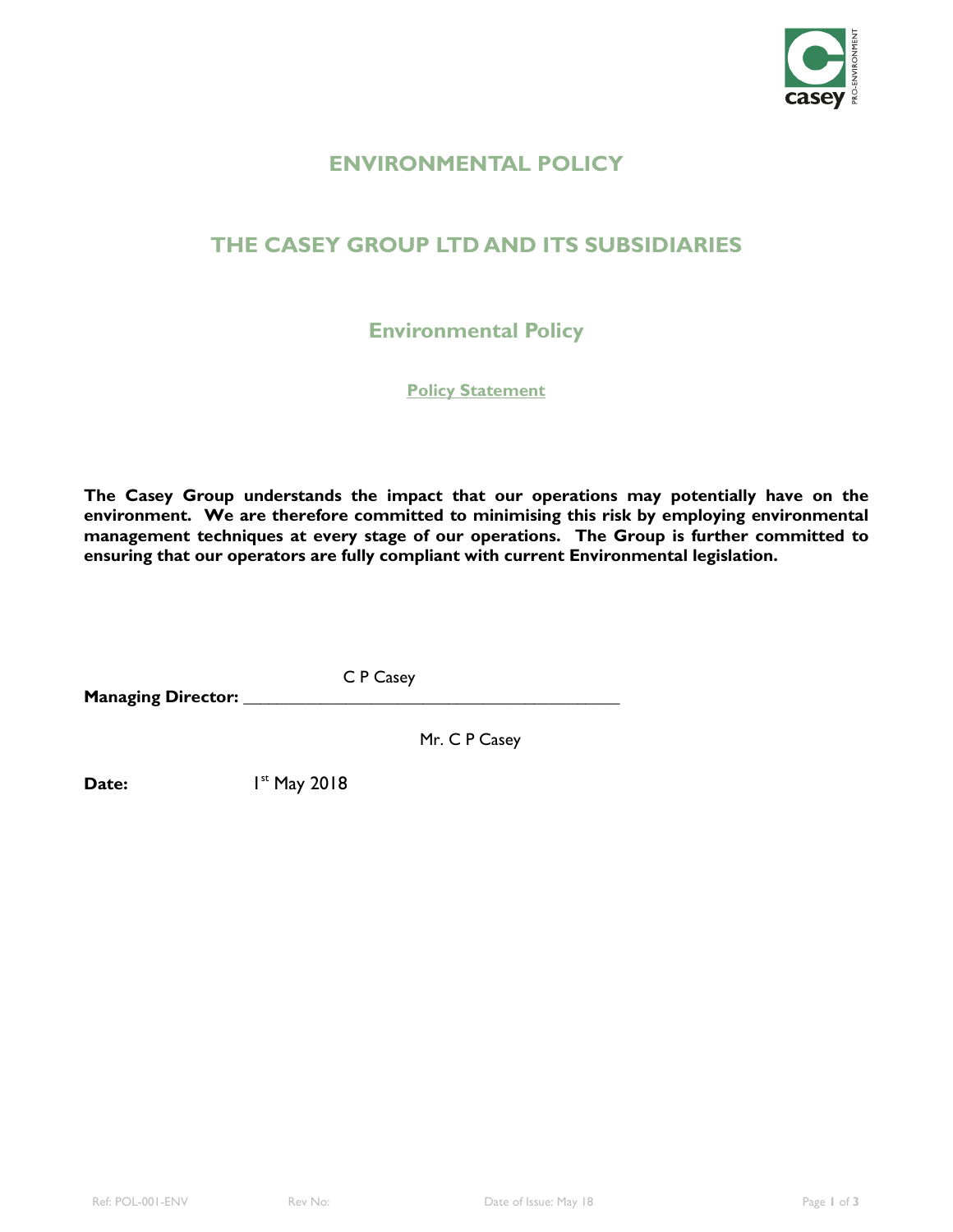### **ENVIRONMENTAL POLICY**

# **AIMS AND OBJECTIVES**

#### **AIMS**

- 1. To minimise the environmental impact of our operations.
- 2. To operate within full compliance of Environmental Law.

#### **OBJECTIVES**

- 1. Identify areas where environmental impact may result from our operations.
- 2. Employ environmental practices to identify the most effective and efficient methods of minimising or eliminating environmental impact.
- 3. Manage operations to ensure compliance with best practice.
- 4. Through training and support, ensure that all staff are aware of their responsibilities under Environmental Law and how compliance can be achieved and maintained.